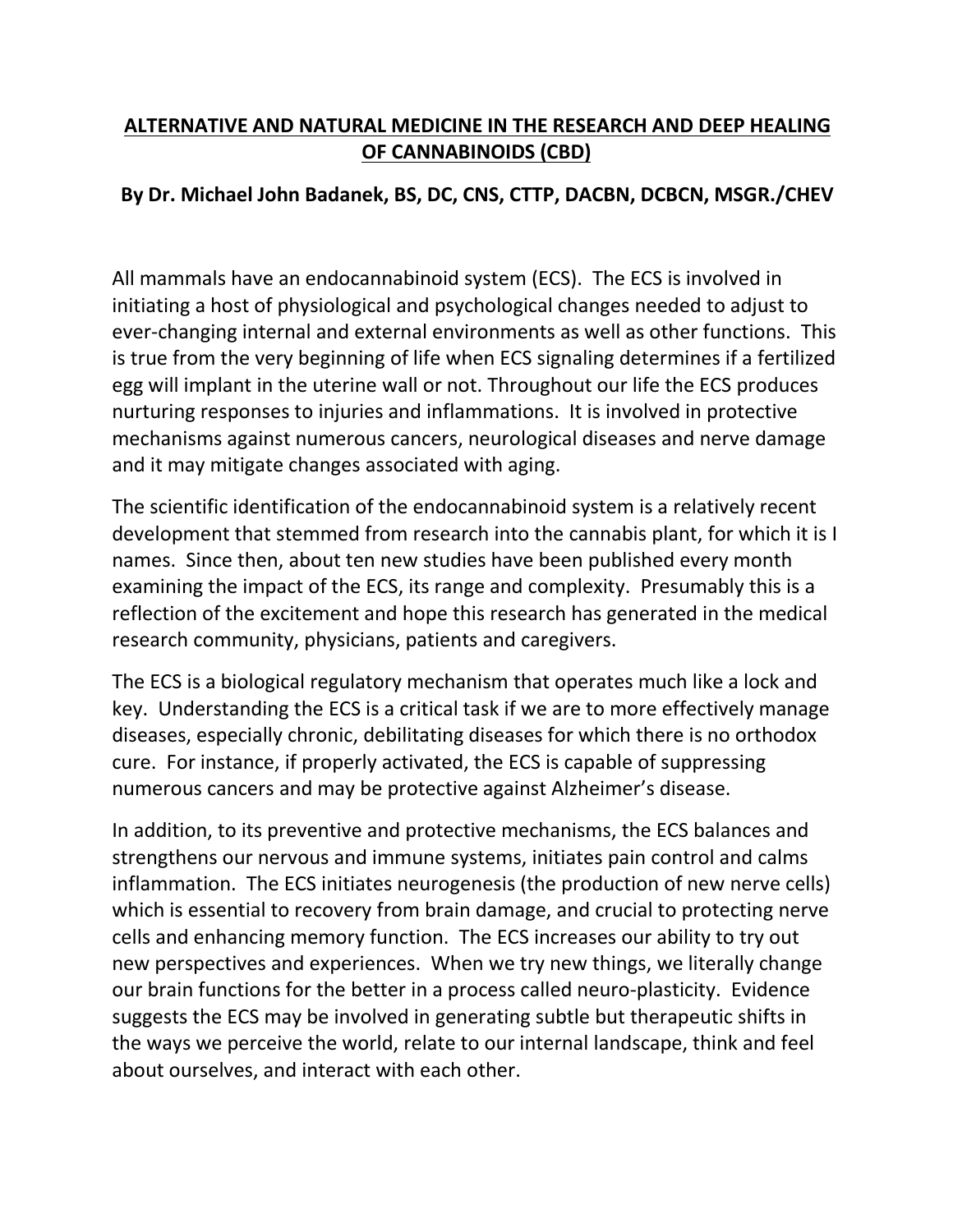The role of the ECS in neurogenesis, neuroplasticity, learning, and opening us to new experiences demonstrates connections between our frame of mind, the development of illness or the expansion of health and well-being. For example, a frame of mind that frequently leads to guilt or shame produces specific negative changes that impact our bodies' ability to defend against pathogens. On the other hand, many cannabis using patients notice the positive health effects of open mindedness, creativity, humor, laughter, bliss, acceptance, tolerance, gratitude, and forgiveness, despite an often – difficult healing process.

These shifts in frame of mind can be induced by endocannabinoids (cannabinoids produced by the body itself) or by cannabinoids extracted from plants or synthesized in a laboratory. Either way, the ECS can be activated to help us move beyond limiting ways of being and behaving based on past experiences. The ECS can be activated to support movement towards whatever could produce enhanced health and vitality now.

# **Cannabinoid Receptors**

Large numbers of cannabinoid receptors are embedded in specific membranes throughout the human body. These receptors can be activated in three ways: by release of the body's own cannabinoids (for example, anandamide), through the introduction of plant-based cannabinoids such as cannabis, or through manufactured cannabinoids such as Dronabinol.

The two most common types of cannabinoid receptors are CB1 and the CB2 receptors. Scientists suspect there are three more endocannabinoid receptors whose locations and functions will be more fully understood after more research. For the time being, these other receptors are referred to as non-CB1 and non-CB2.

# **Cannabis**

Numerous good books have been written on the history of cannabis and its place among the people and cultures of the world, so I will keep this section brief and relevant to healing. There are hundreds of varieties of cannabis with similar appearance and characteristics. With the exceptions of Antarctica, the species grows on every continent.

For our purposes, two basic distinctions are of importance. First, the name hemp is used to indicate extremely low or non-psychoactive cannabis species. And, while hemp plants are a good source of nutrition (e.g. essential fatty acids); the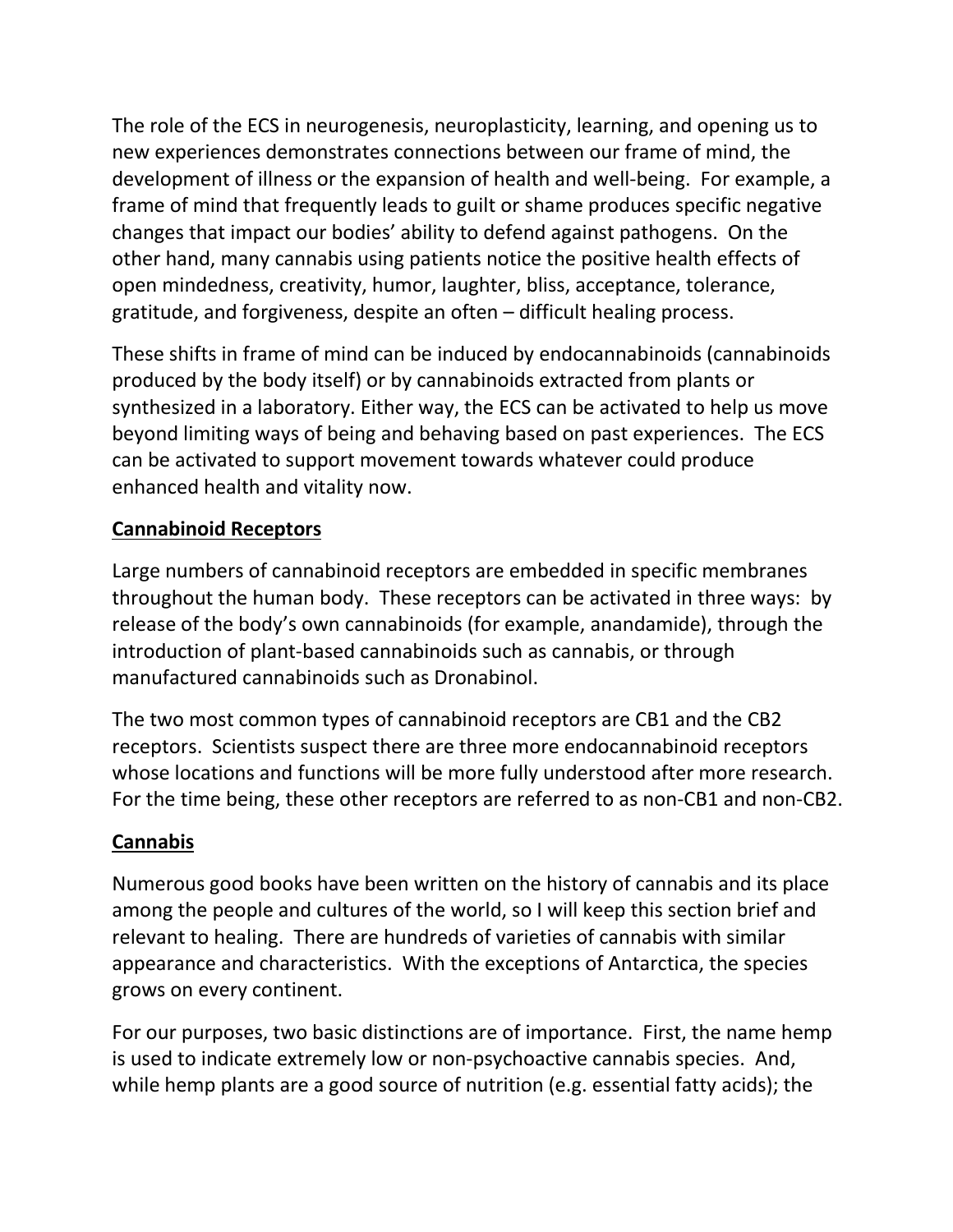mechanical property of hempseed oil is limited to some mild anti-inflammatory properties. Hemp is a legal crop in numerous countries and used for food, drink, fiber, oil, paper, building materials, erosion control, fuel, biodegradable plastics, and a multitude of other uses.

Secondly, medicinal cannabis species consist of two basic species, cannabis sativa and cannabis indica. Both are psychoactive and both contain the cannabinoids required to engage the endocannabinoid system for specific therapeutic purposes. These two strains look different and contain different ratios of the primary cannabinoids, which is relevant when selecting a strain for specific therapeutic purposes.

Indica plants tend to be short and stalky, with wider leaves than sativas, which usually grow longer, higher and display a finer leaf structure. More important however, indicas and sativas produce different THC:CBD/CBN ratios. These ratios are important, because the ratio determines the degree to which the balancing properties of the whole plant's constituents are additive or cancel each other out.

Generally stimulating, energizing, uplifting ` Generally sedating, relaxing, grounding Usually more mental/emotional Generally more physical Usually more extrovert Usually more introvert Best for daytime use **Better after work is done**, bedtime Increases alertness and states of the state of the Sleeping aid Consider with depression Consider with anxiety Pain relief, muscle relaxant example and pain relief, muscle relaxant THC binds both CB1 and CB2 receptors CBD has a greater affinity for CB2

### **Sativa: Higher THC to Lower CBD/CBN Ratio Indica: Lower THC to Higher CBD/CBN Ratio**

Many cannabis using patients use the plant not only as medicine, but as a means to seek a deeper and longer lasting healing. The cannabis induced "high" is employed to explore our frame of mind associated with illness and disease, to reach a deeper understanding, gently accept oneself and initiate nurturing changes that support health and healing and desired levels of energy.

A carefully balanced and finely tuned body and mind can more easily surpass ordinary states of consciousness and open doorsto spiritual dimensions of realty. Ascetics of India and modern urban shamans alike consider this dance of expanding consciousness between plant and human a literal infusion of spirit. The ingestion, topical application or inhalation of marijuana is employed as a tool to learn and explore, and to seek knowledge, insights and spiritual revelations about the self in an ever-expanding and mysterious universe. And it is precisely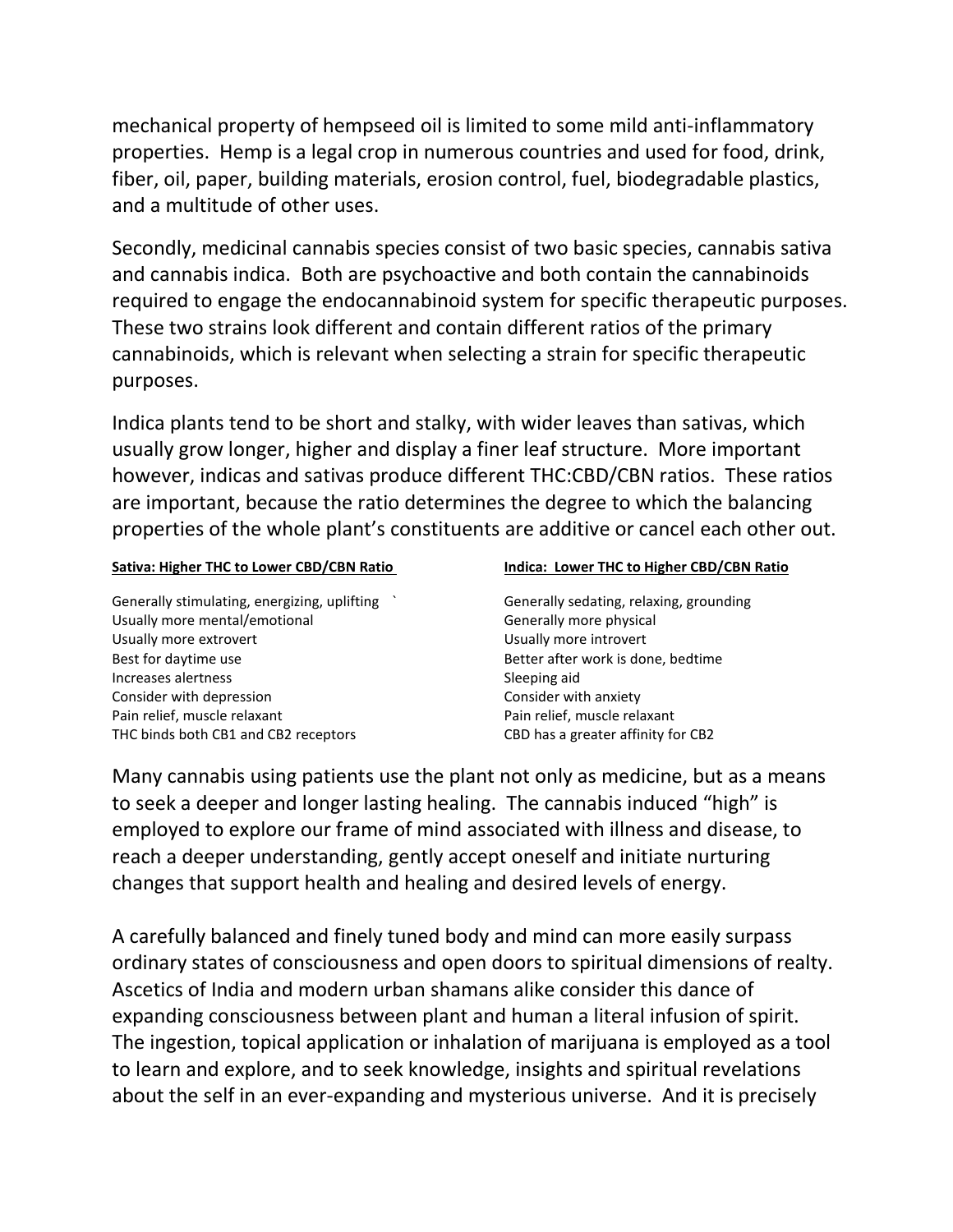this infusion of spirit with its vibrancy, aliveness and enthusiasm that ultimately allows for a renewed sense of health and well-being.

In one sense, the cannabis-using patient reaching for deeper healing is not dis similar to who use the plant to access realms that are beyond the comprehension and imagination of ordinary consciousness. Those who use the plant as a spiritual practice echo a tradition which dates back to ancient times. Some of the wandering yogis of India and Nepal and the Sadhus – ascetics who have dedicated their life to explore the ineffable presence of God – use cannabis as a means to this end. To Rastafarians, "the herb is the key to new understanding of the self, the universe, and God. It is the vehicle to cosmic consciousness." Ancient Scythians used cannabis to produce trance states, divination, delight and joy. According to the Bible, God instructs Moses to make holy anointing oil containing keneh bosem (cannabis) to …annoit Aaron and his sons, sanctifying them as priests to Me." The Egyptian Ebers papyrus, which documents medical practices dating from 3400 Bs describes the use of cannabis ground in honey as a remedy for vaginal illness.

Even though cannabis has more proven therapeutic applications than any other plant in the world, working with cannabis is by no means a panacea. However, combining an informed and responsible use of cannabis by engaging mind-body medicine, we open a door to a new and potent synergy of healing that can take our healing journey to new depths, far beyond temporary relief or mere cessation of symptoms. We might discover places of profound understanding, combined with a deep sense of empathy. Perhaps it will show up as a newly-found freedom, rooted in responsibility without blame. The journey might reveal a love emerging from an ancient hatred, or the lifting of a humiliating shame that was crushing our spirit. Or we may surprise ourselves by the emergence of a tender intimacy that transcends the lingering sensation of worthlessness like dew in the morning fog.

### **Is Cannabis Safe?**

### **Who Should Not Use Cannabis?**

As with any medicine that affects the mind and the body, cannabis evokes numerous concerns and questions worthy of examination. Chief among them is the potential for adverse effects. Does the use of marijuana lead to addiction? How does the use of the plant affect the development of adolescents, or the developing fetus in pregnant women? Concerns about fertility are raised. The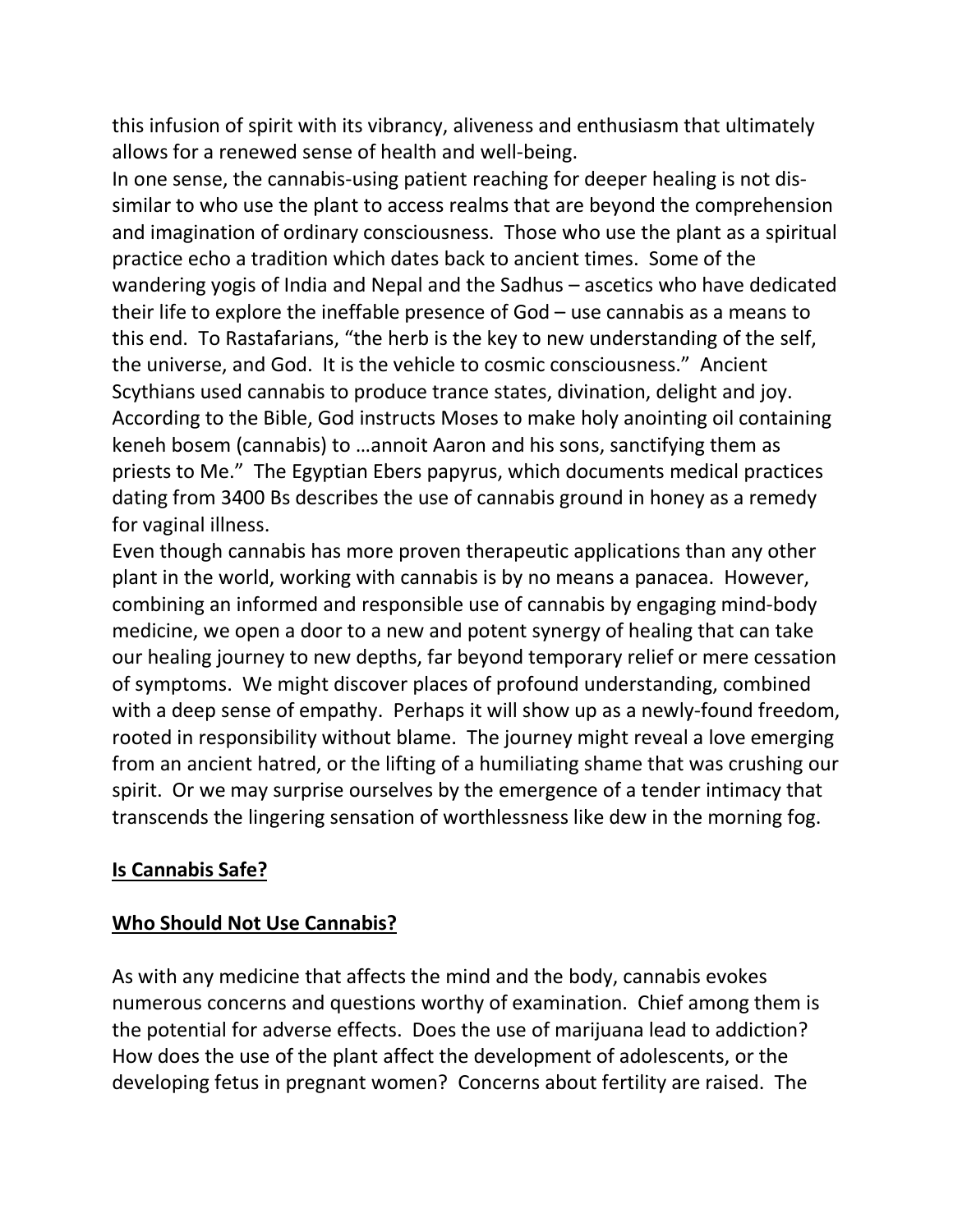smoking of plant material and its effect on the lungs are another commonly expressed concern. What about the plants impact on the heart, or the development of cancer? Some studies have suggested that marijuana may be implicated as a co-factor in developing schizophrenia, or cause traffic accidents from irresponsible use. Could smoking pot encourage use of other illegal and/or dangerous "recreational" drugs (an idea known as The Gateway Theory)? Lastly, is it possible to overdose on cannabis?

According to several US government sources, there were zero deaths due to the exclusive use of cannabis in the periods studied which range from January, 1997 through June, 2005. (Deaths in which cannabis was one of several drugs used are not counted here). In contrast, recent CDC estimates suggest that on average, tobacco (particularly cigarette smoking) claimed 110,750 lives per year from 2000 to 2004. The average number of alcohol-related fatalities per year was estimated at 75,766 in 2001.

Commonly noted effects of cannabis include euphoria, relaxation, intensification of sensory experiences, infectious laughter and talkativeness, increased appetite, and feeling "stoned". Adverse effects include reduced attention span, red sclera (reddening of the normally white part of the eyes), dry mouth, and decreased cognitive and motor skills. Other rare side-effects, more common when ingested or when used at higher than the subjective therapeutic dose, include ataxis (unsteady gait), aphasia, (inability to speak clearly\_, unusual perceptions of all senses, including hallucinations, anxiety, (though this can be addressed by reassurance), slight increase in heart rate, subtle shifts in blood pressure, depending on the position of the body, and panic (moderated by reassurance) upon first ever use.

In the context of addiction, both opponents and proponents of medical marijuana have numerous studies to support their arguments. However, one distinction is usually agreed upon. If dependency occurs, it is an addiction in psychological terms rather than in the physical realm, as is the case with many other substances, such as tobacco, alcohol or heroin. The large numbers of people enrolled in drug treatment centers if often cited to substantiate claims that the plant is psychologically addictive. This overlooks the reality that many court judges do not believe marijuana users should go to jail, but as they are bound to uphold present laws, they are left with no other option but to mandate drug treatment instead of jail or prison time.

Compared to pharmaceuticals, some of which have a more significant addiction potential, cannabis carries a considerably reduced risk of adverse side-effects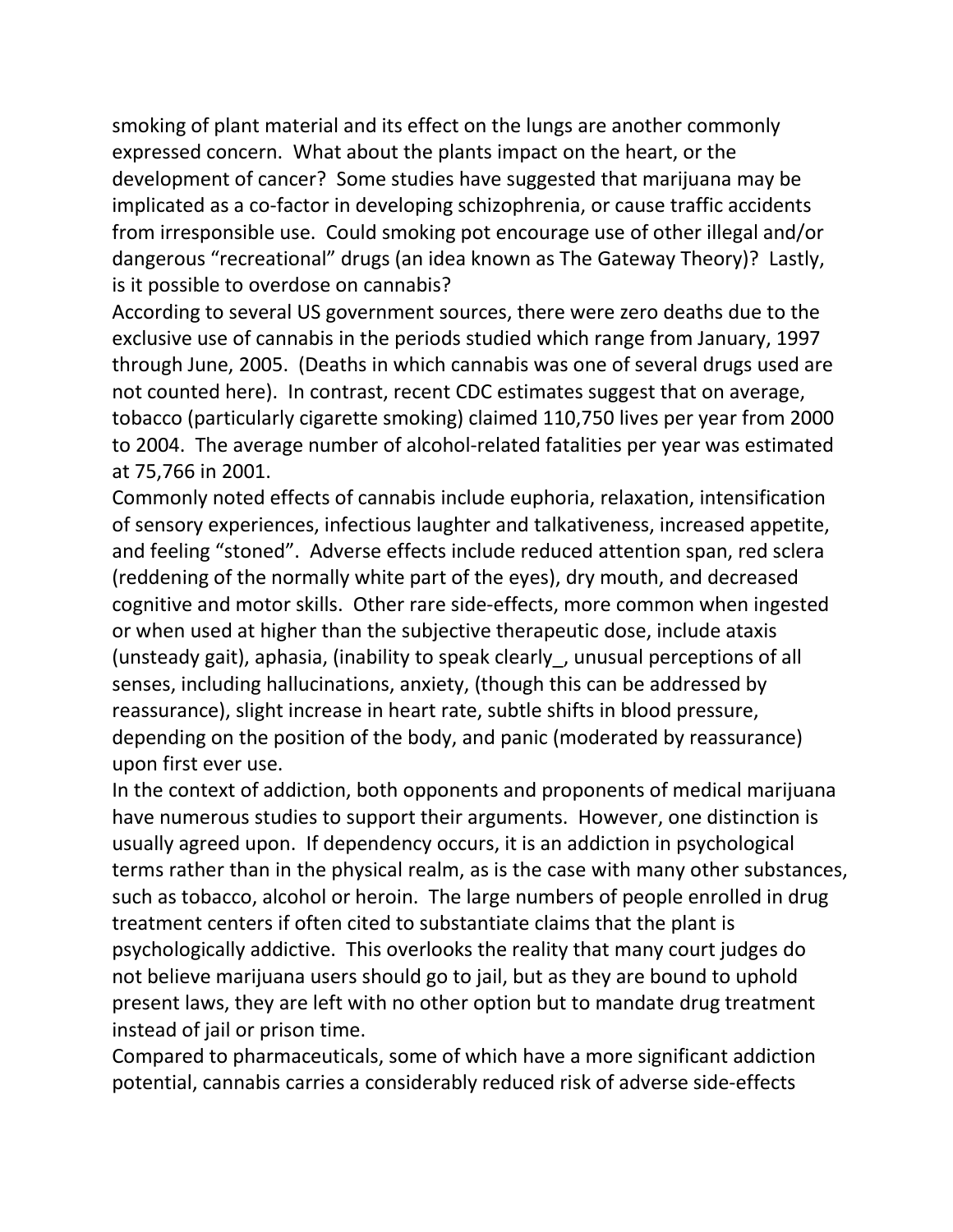(including death). An FDA report compared marijuana to 17 common FDA approved pharmaceutical drugs used to treat similar symptoms and conditions. Their findings make a compelling argument for medical marijuana. Between 1997 and 2005, no deaths were attributed to the exclusive use of cannabis while the FDA recorded 10,008 deaths due to the 17 FDA-approved pharmaceutical drugs in the study.

If you are concerned about developing a dependence on cannabis, you may reduce this potential risk by infusing mindfulness into your process of healing and/or using raw preparations of cannabis which have little or no psychoactive effect.

*Walter had sexual performance anxiety. The use of cannabis reduced his anxiety and otherwise enhanced his sensual experience. Rather than becoming dependent on the use of the planet each time he wished to engage in sexual activity, he used the cannabis-induced state of mind to explore the deeper causes for his anxiety and took corrective action, which eventually cured his anxiety and eliminated his need for cannabis.*

When it comes to fertility, to the developing fetus or to the still physically developing adolescent, the use of any mind-body altering substance is cause for concern. As before, various studies are cited as evidence by those on both sides of this issue. No long term studies examining the exclusive use of cannabis on fertility, the fetus and adolescents have been conducted. Instead, people enrolled in most studies were exposed to other substances, thus complicating the overall picture.

However, a study conducted at Duke University which collected subjective observational data from new Zealand residents over a period of about 38 years concluded that while cannabis use by adults has no effect on intelligence, "cannabis dependency" in adolescents (defined by the authors as continued use despite major health, social, and/or legal problems related to its use) may contribute to reduced IQ test scores later in life. The study has limitation: data was described subjectively, the study has a small sample size (17% or 153 people fit the authors' dependency definition), and only some factors that may alter IQ were considered in the analysis. Still, no other study to date has examined the impact of adolescent use of cannabis on intelligence measured over time. Until more is known, it is advisable to assume a possible correlation.

Whenever plant matter is burned, smoke is released, and with it potentially harmful particles. However, the largest population-based case-controlled study ever conducted of cannabis-only use yielded somewhat counter-intuitive results.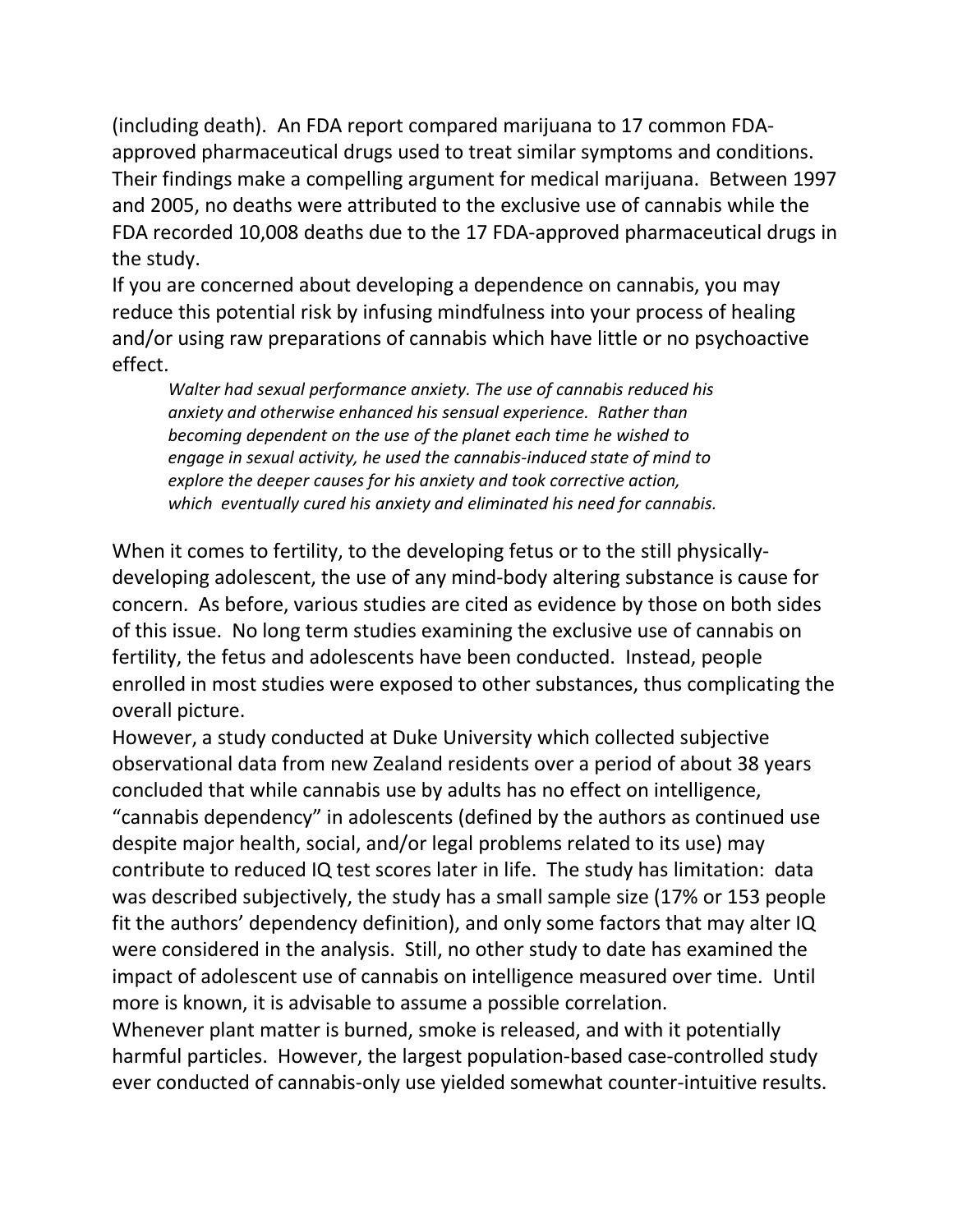For the 2,252 people studied in a Lost Angeles, California study, smoking (only) cannabis was found to be mildly lung-protective, and was not associated with an increased risk of lung cancer.

Cannabis oil produces therapeutic effects in patients with chronic obstructive pulmonary disease (a serious lung disorder) and asthma. To minimize any potential risk of negative consequences to one's lungs, some people use vaporizers to inhale cannabis rather than smoking cannabis wrapped in paper. Use of a vaporizer eliminates the inhalation of carbon compounds from burned paper. An infused oil or alcohol-based tincture can also be used to address symptoms related to lung diseases.

Endocannabinoid receptors are present in the heart, and thus are involved in regulating heart function. THC can increase one's heart rate, but not to a dangerous extent. Furthermore, numerous studies have shown that THC, CBD, and CBN have potentially potent cardio-protective properties. And in the context of cancer, cannabis constituents have demonstrated remarkable abilities to produce apoptosis (cancer cell death) in a great variety of cancer manifestations. Observational studies have concluded that ingesting cannabis as an adolescent may increase one's risk of developing schizophrenia later in life. While cannabis is not itself a causal factors for schizophrenia, in some instances it may be a cofactor. Based on the current evidence, it would be prudent for adolescents or young adults with a known family history of psychosis or schizophrenia to stay away from cannabis or any other mind-altering substance, especially speed-based drugs such as cocaine or methamphetamines.

The controversial gateway theory suggests that adolescents who experiment with cannabis are more likely to subsequently try and become addicted to, other illicit drugs. While the gateway theory has never attempted to address therapeutic uses of legally obtained medicine, the suggestion that even short-term cannabis use could lead to addiction to other drugs still lingers in many peoples' minds. In fact, a recent study of over 4,000 cannabis smokers concluded that cannabis use leads to a decrease in the use of alcohol, tobacco, and hard drugs.

Can cannabis kill you? A laboratory study conducted in 1973 reported the median lethal dose of oral THC in rats as 800-1900 mg/kg, depending on the sex and genetic strain of the animal. If body weight is used as the sole criteria, this study suggests that 200 grams of herb per kilogram of body weight is required to approach a lethal dose in humans. Accordingly, a person weighing 70 kg, or 154 lbs, would need to consume 14 kg of herb to approach a fatal dose. A 2004 study